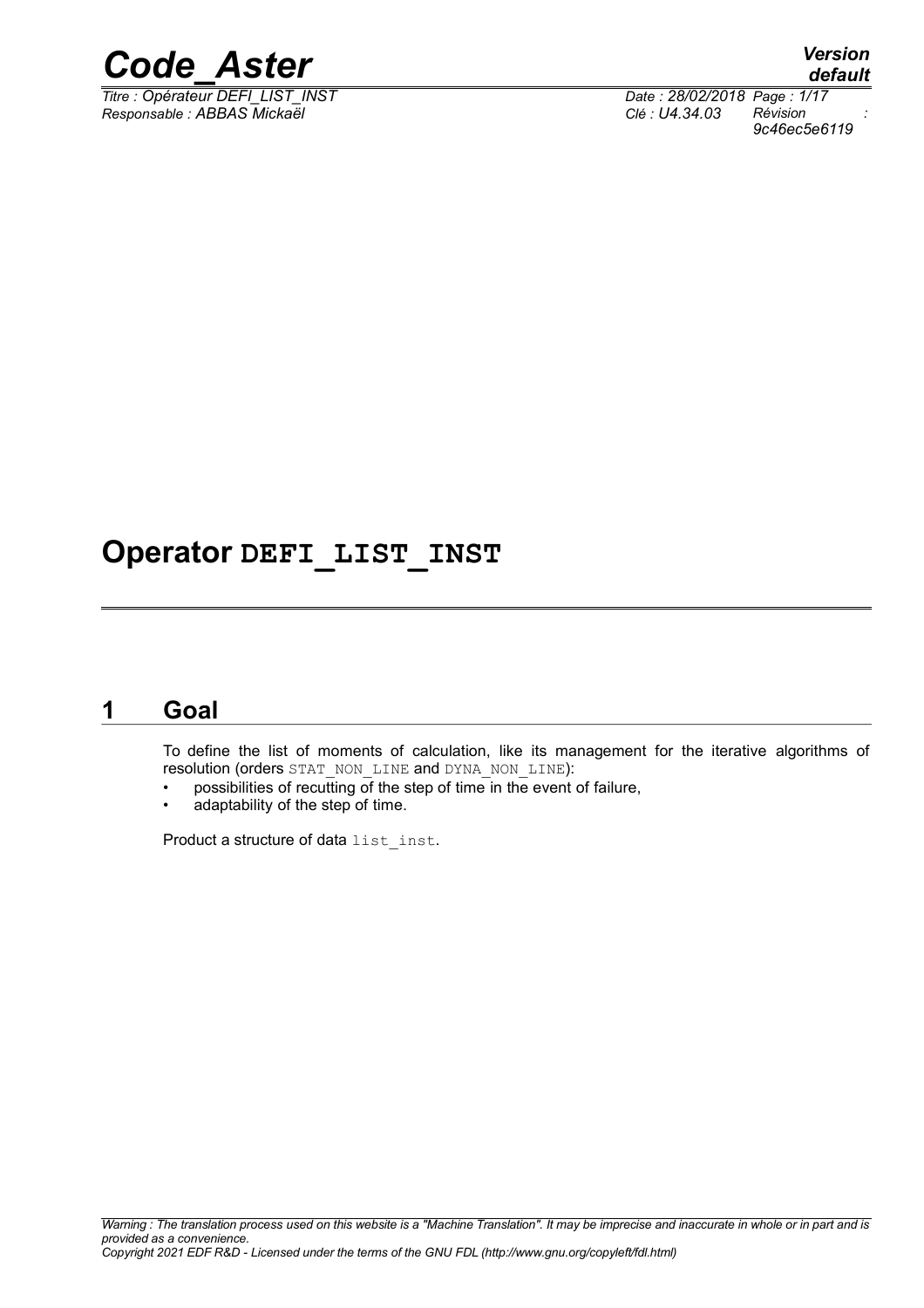## **Code Aster**

Titre : Opérateur DEFI\_LIST\_INST Responsable : ABBAS Mickaël

| Date: 28/02/2018 Page: 2/17 |              |  |
|-----------------------------|--------------|--|
| Clé : U4.34.03              | Révision     |  |
|                             | 9c46ec5e6119 |  |
|                             |              |  |

## **Contents**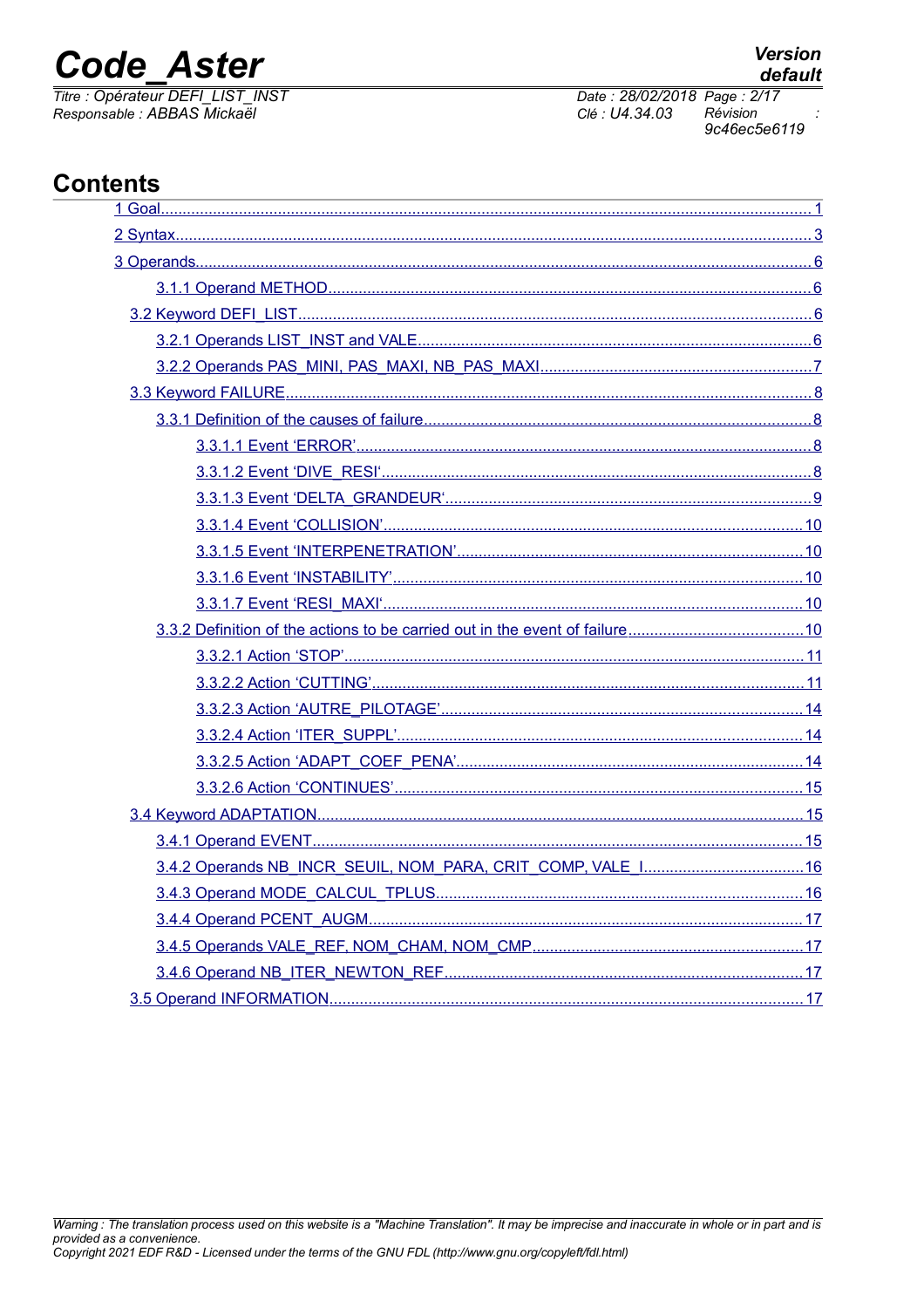*Titre : Opérateur DEFI\_LIST\_INST Date : 28/02/2018 Page : 3/17 Responsable : ABBAS Mickaël Clé : U4.34.03 Révision :*

*default 9c46ec5e6119*

## **2 Syntax**

<span id="page-2-0"></span>

| deflist [list inst] =  DEFI LIST INST(              |          |
|-----------------------------------------------------|----------|
| $\Diamond$ METHOD = / 'MANUAL',<br>$\prime$ 'CAR' . | [DEFECT] |

# 1) words- keys for the definition a priori of the list of moment

| CHALLENGE LISTE = F (                                                                                                                                                        |                             |
|------------------------------------------------------------------------------------------------------------------------------------------------------------------------------|-----------------------------|
| ◆ / LIST_INST = list,<br>/ VALE = vale,                                                                                                                                      | [1 r8]<br>$\lceil R \rceil$ |
| # if METHOD = 'HANDBOOK'                                                                                                                                                     |                             |
| / $\triangleleft$ RESULT = resu,<br>$\bullet$ SUBD PAS = npas                                                                                                                | [result]<br>[1]             |
| # if $METHOD = 'CAR'$                                                                                                                                                        |                             |
| $\Diamond$ PAS_MINI = pasmin,                                                                                                                                                | [R]                         |
|                                                                                                                                                                              | [R]                         |
| $\begin{array}{rclcl} \lozenge & \texttt{PAS\_MAXI} & = & \texttt{pasmax,} \\ \lozenge & \texttt{NB\_PAS\_MAXI} & = & / & 1000000 \\ & & / & \texttt{Nbpasmax,} \end{array}$ | [DEFECT]<br>$[\;1]$         |
| $\lambda$<br># 2) words- keys for the behavior in the event of failure                                                                                                       |                             |
|                                                                                                                                                                              |                             |
| $FAILURE = F ($<br>٠<br>$\Diamond$ EVENT = $\overline{/}$ 'ERROR',                                                                                                           |                             |
| /'DIVE RESI',                                                                                                                                                                | [DEFECT]                    |
| / 'DELTA GRANDEUR'                                                                                                                                                           |                             |
| /'COLLISION'                                                                                                                                                                 |                             |
| / 'INTERPENETRATION'                                                                                                                                                         |                             |
| / 'INSTABILITY'                                                                                                                                                              |                             |
| /'RESI MAXI'                                                                                                                                                                 |                             |
|                                                                                                                                                                              |                             |
| # If EVENELIES = 'DELTA GRANDEUR'                                                                                                                                            |                             |
| $\bullet$ VALE_REF = valref,                                                                                                                                                 | [R]                         |
| $NOM\_CHAM = / VDEPL'$ ,                                                                                                                                                     |                             |
| / 'SIEF_ELGA',                                                                                                                                                               |                             |
| / 'VARI ELGA',                                                                                                                                                               |                             |
| $NOM_CMP = cmP$ ,<br>♦                                                                                                                                                       | $[\texttt{TXT}]$            |
| $\begin{tabular}{lllll} \bf{ACTION} & = & / 'CUTTING' \; , \end{tabular}$                                                                                                    | [DEFECT]                    |
| / $'$ STOP $'$ ,<br># If ACTION = 'CUTTING'                                                                                                                                  |                             |
| $\Diamond \quad \texttt{SUBD\_METHODE} \quad = \quad / \; \texttt{MANUAL} \; ,$<br>/ $'$ CAR $'$ ,                                                                           | [DEFECT]                    |
| # If SUBD METHODE = 'MANUAL'                                                                                                                                                 |                             |
| ♦<br>SUBD PAS<br>$=$                                                                                                                                                         | [DEFECT]<br>4.7             |
|                                                                                                                                                                              | not,<br>[R]                 |
| ♦<br>SUBD NIVEAU<br>$=$                                                                                                                                                      | 3,<br>[DEFECT]              |
|                                                                                                                                                                              | niv,<br>[T]                 |
| ♦<br>$= 0.$ ,<br>SUBD PAS MINI                                                                                                                                               | [DEFECT]                    |
|                                                                                                                                                                              | pasmin,<br> R               |
| If SUBD_METHODE<br>$^{\#}$                                                                                                                                                   | $=$ ' CAR '                 |
| ♦<br>SUBD PAS MINI<br>$= 0,$                                                                                                                                                 | [DEFECT]                    |
|                                                                                                                                                                              | pasmin,<br>[R]              |

*Warning : The translation process used on this website is a "Machine Translation". It may be imprecise and inaccurate in whole or in part and is provided as a convenience.*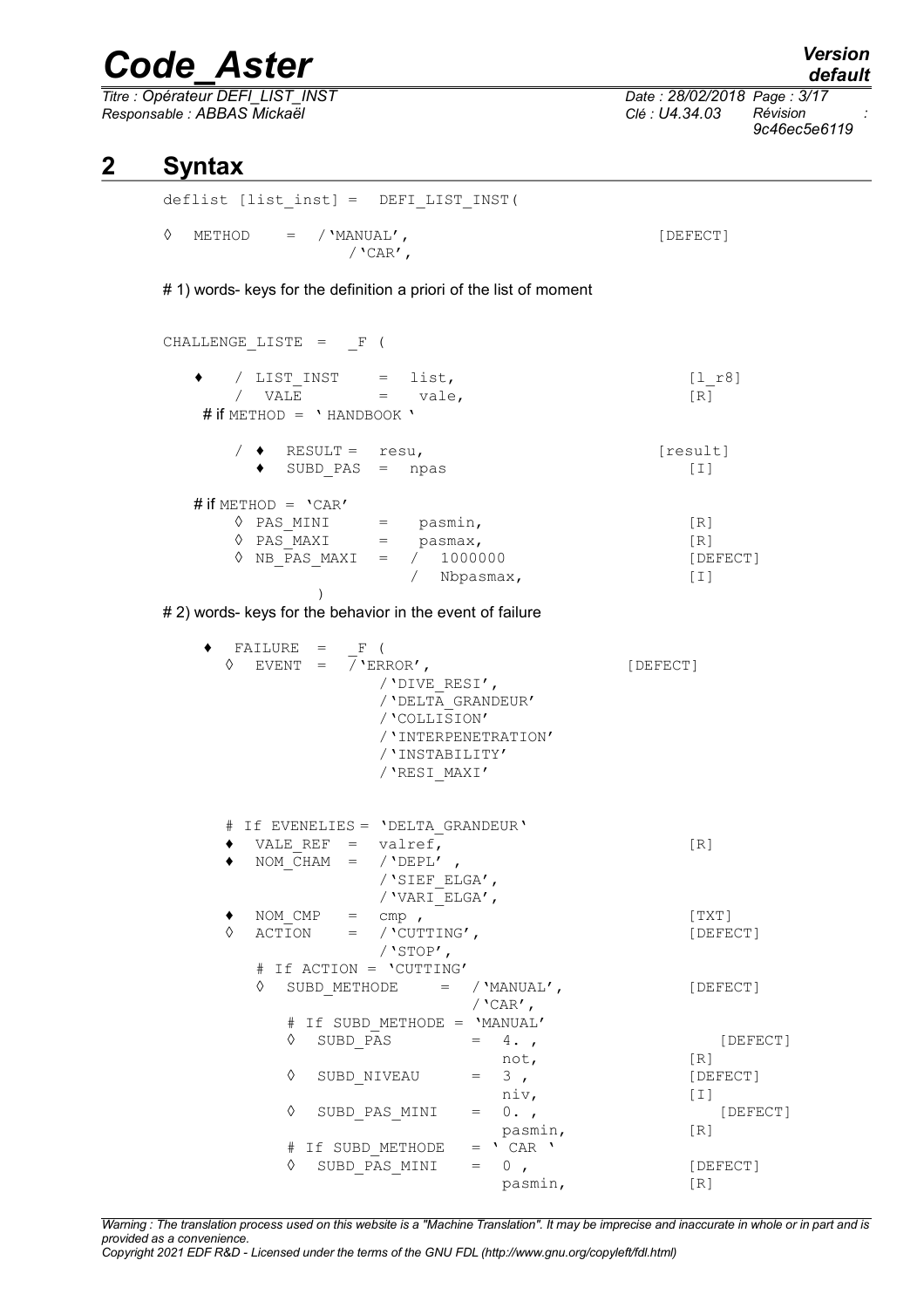*Titre : Opérateur DEFI\_LIST\_INST Date : 28/02/2018 Page : 4/17 Responsable : ABBAS Mickaël Clé : U4.34.03 Révision :*

*default*

*9c46ec5e6119*

| # If EVENELIES = 'ERROR'<br>$\Diamond$ ACTION = / 'CUTTING',<br>/ $'STOP'$ ,<br>/'ITER SUPPL',<br>/ 'AUTRE PILOTAGE', | [DEFECT]            |
|-----------------------------------------------------------------------------------------------------------------------|---------------------|
| # If ACTION = 'CUTTING' / 'AUTRE PILOTAGE'<br>$\Diamond$<br>SUBD METHODE = $/$ MANUAL',<br>/ $'$ CAR $'$ ,            | [DEFECT]            |
| # If SUBD METHODE = 'MANUAL'                                                                                          |                     |
| $\sqrt[3]{\begin{array}{c} 1 & 1 \\ \hline \text{SUBD} \end{array}}$ PAS<br>$= 4 \cdot ,$                             | [DEFECT]            |
|                                                                                                                       | $\lceil R \rceil$   |
| ♦                                                                                                                     | [DEFECT]            |
| SUBD_NIVEAU = $\begin{array}{ccc} 3, & \text{not,} \\ \text{sub\_NIVEAU} & = & 3, \\ \text{niiv,} \end{array}$        | $\lfloor 1 \rfloor$ |
| $\Diamond$ SUBD_PAS_MINI = 0.,                                                                                        | $[$ $DEFECT$ $]$    |
| pasmin,                                                                                                               | [R]                 |
| # If SUBD_METHODE = ' CAR '                                                                                           |                     |
| SUBD PAS MINI $= 0$ ,<br>$\Diamond$                                                                                   | [DEFECT]            |
| pasmin,                                                                                                               | [R]                 |
|                                                                                                                       |                     |
| # If ACTION = 'ITER SUPPL '                                                                                           |                     |
| $\texttt{PCENT\_ITER\_PLUS}$ = 50,<br>$\Diamond$                                                                      | [DEFECT]            |
| pcent,                                                                                                                | $[1]$               |
| SUBD METHODE = $\sqrt{\text{MANUAL}}$ ,<br>♦                                                                          | [DEFECT]            |
| / $'$ CAR $'$ ,                                                                                                       |                     |
| # If SUBD METHODE = 'MANUAL'                                                                                          |                     |
| $\Diamond$ SUBD PAS = 4.,                                                                                             | [DEFECT]            |
| not,                                                                                                                  | [R]                 |
| SUBD_NIVEAU = $3$ ,<br>niv,<br>♦                                                                                      | [DEFECT]            |
|                                                                                                                       | [T]                 |
| $SUBD_PAS_MINI = 0.$<br>♦                                                                                             | [DEFECT]            |
| pasmin,                                                                                                               | $\lceil R \rceil$   |
| # If SUBD METHODE = 'CAR '                                                                                            |                     |
| SUBD PAS MINI $= 0$ ,<br>♦                                                                                            | [DEFECT]            |
| pasmin,                                                                                                               | [R]                 |
|                                                                                                                       |                     |
| # If EVENELIES = ' COLLISION '                                                                                        |                     |
| $\text{ACTION}$ = / 'CUTTING',<br>♦                                                                                   | [DEFECT]            |
| / $'$ STOP $'$ ,                                                                                                      |                     |
| # If ACTION = 'CUTTING'                                                                                               |                     |
| SUBD_METHODE = / $'CAR'$ ,<br>♦                                                                                       | [DEFECT]            |
| / $'MANUAL'$ ,                                                                                                        |                     |
| # If SUBD METHODE = 'MANUAL'                                                                                          |                     |
| SUBD_PAS<br>$= 4.$<br>♦                                                                                               | [DEFECT]            |
| $\begin{array}{ccc} \texttt{SUBD\_NIVEAU} & = & \begin{array}{c} \texttt{not,} \\ 3 \end{array} \end{array}$          | $\lceil R \rceil$   |
| ♦                                                                                                                     | [DEFECT]            |
| niv,                                                                                                                  | [T]                 |
| $SUBD_PAS_MINI = 0 .$<br>♦                                                                                            | [DEFECT]            |
| pasmin,                                                                                                               | $\lceil R \rceil$   |
| # If SUBD METHODE = 'CAR '                                                                                            |                     |
| $\bullet$ SUBD INST = subd inst,                                                                                      | [R]                 |
| SUBD DURATION = SUBD DUREE, $[R]$                                                                                     |                     |
|                                                                                                                       |                     |
| # If EVENELIES = ' INTERPENETRATION '                                                                                 |                     |
| $\bullet$ PENE MAXI = penmax,                                                                                         | $\lceil R \rceil$   |
|                                                                                                                       |                     |

*Warning : The translation process used on this website is a "Machine Translation". It may be imprecise and inaccurate in whole or in part and is provided as a convenience. Copyright 2021 EDF R&D - Licensed under the terms of the GNU FDL (http://www.gnu.org/copyleft/fdl.html)*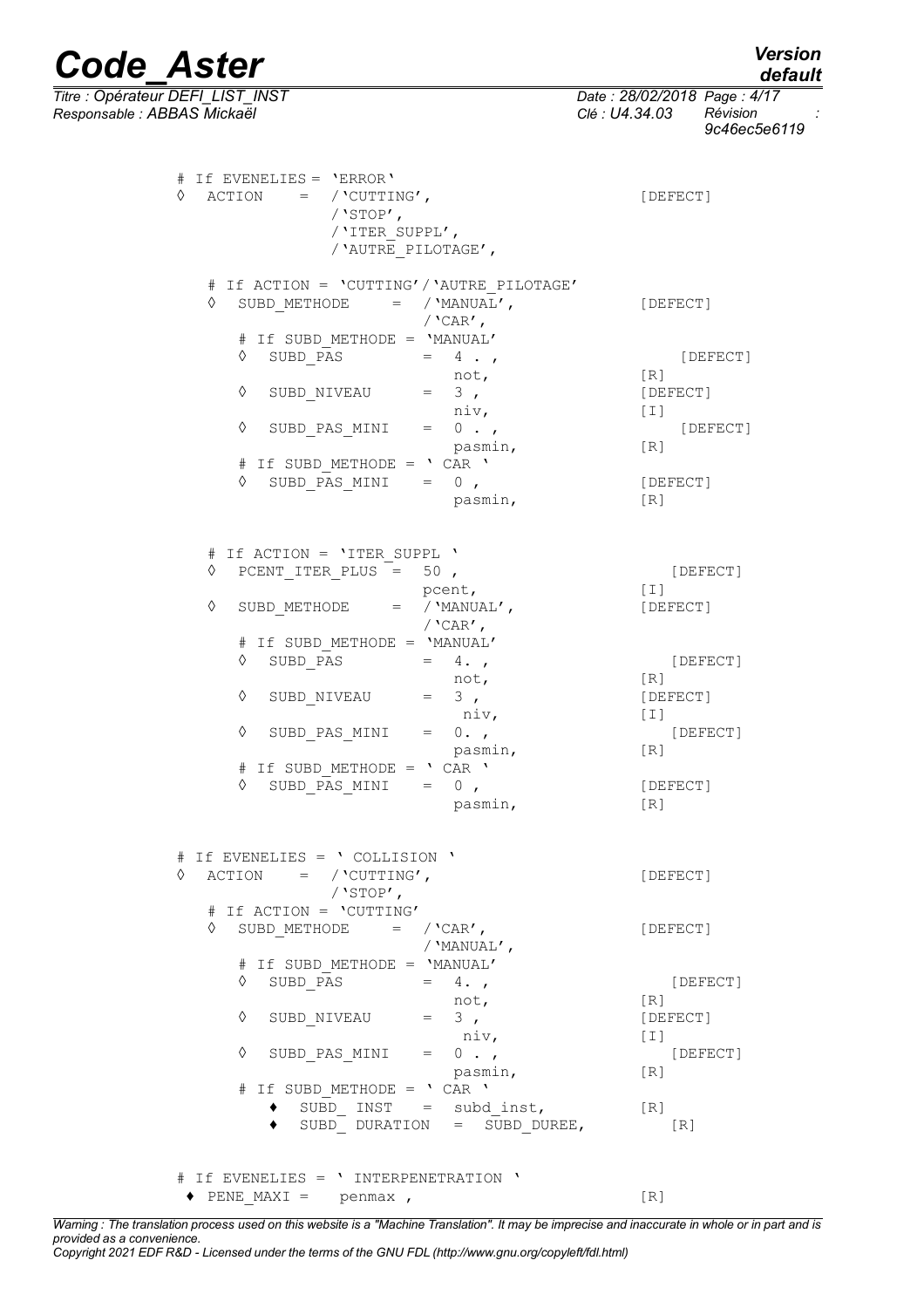*default*

# *Code\_Aster Version*

*Titre : Opérateur DEFI\_LIST\_INST Date : 28/02/2018 Page : 5/17 Responsable : ABBAS Mickaël Clé : U4.34.03 Révision :*

*9c46ec5e6119*

 $\Diamond$  ACTION = /'ADAPT COEF PENA ', [DEFECT] /'STOP', # If ACTION = ' ADAPT\_COEF\_PENA '  $\sqrt{CDEF}$  MAXI = 1E12 [DEFECT] coemax , [R]  $#$  If EVENELIES = ' DIVE\_RESI ' [R]<br>  $\Diamond$  ACTION = /' CUTTING', [DEFECT]  $\hat{\circ}$  ACTION = /' CUTTING', ◊ SUBD\_METHODE = /'MANUAL', [DEFECT] /'CAR $'$ , # If SUBD\_METHODE = 'MANUAL'  $\Diamond$  SUBD PAS = 4. , [DEFECT] not,  $[R]$ <br>= 3,  $[DE$  $\Diamond$  SUBD NIVEAU = 3, niv, [I]<br>0., [DEFECT]  $\Diamond$  SUBD PAS MINI = 0., pasmin, [R] # If SUBD\_METHODE = ' CAR '  $\sqrt{}$  SUBD PAS MINI = 0 , [DEFECT] pasmin, [R] # If EVENELIES = 'INSTABILITY' ◊ ACTION = /'CONTINUES', [DEFECT] /'STOP', # If EVENELIES = 'RESI\_MAXI'  $\bullet$  RESIGLOB MAXI = resimaxi , [R]  $\Diamond$  ACTION = /'STOP', [DEFECT] /'CUTTING', [DEFECT] ◊ SUBD\_METHODE = /'MANUAL', [DEFECT] /'CAR $^{\prime}$ , # If SUBD\_METHODE =  $'$ MANUAL'<br>
0 SUBD PAS = 4.,  $\Diamond$  SUBD PAS = 4. ,  $[DEFECT]$ not, [R]  $\Diamond$  SUBD NIVEAU = 3, niv, [I]  $\Diamond$  SUBD PAS MINI = 0. , [DEFECT] pasmin, [R] # If SUBD\_METHODE = ' CAR '  $\Diamond$  SUBD PAS MINI = 0 , [DEFECT] pasmin, [R] # 3) words- keys for the adaptation (if  $METHOD = 'CAR'$ ) ◊ ADAPTATION = \_F ( ◊ EVENT = /'THRESHOLD', [DEFECT] /'TOUT\_INST' /'NO'  $#$  if EVENT = 'THRESHOLD'<br>  $\Diamond$  NB INCR SEUIL = /2,  $\Diamond$  NB INCR SEUIL  $=$   $/2$  ,  $[DEFECT]$ /nbincseuil , [I]<br>NB ITER NEWTON' (DEFECT)  $\Diamond$  NOM PARA  $=$  'NB ITER NEWTON'

*Warning : The translation process used on this website is a "Machine Translation". It may be imprecise and inaccurate in whole or in part and is provided as a convenience. Copyright 2021 EDF R&D - Licensed under the terms of the GNU FDL (http://www.gnu.org/copyleft/fdl.html)*

 $=$  /  $'$ LT',  $=$  /  $'GE'$ ,

 $\Diamond$  CRIT COMP = /'IT',  $[DEFect]$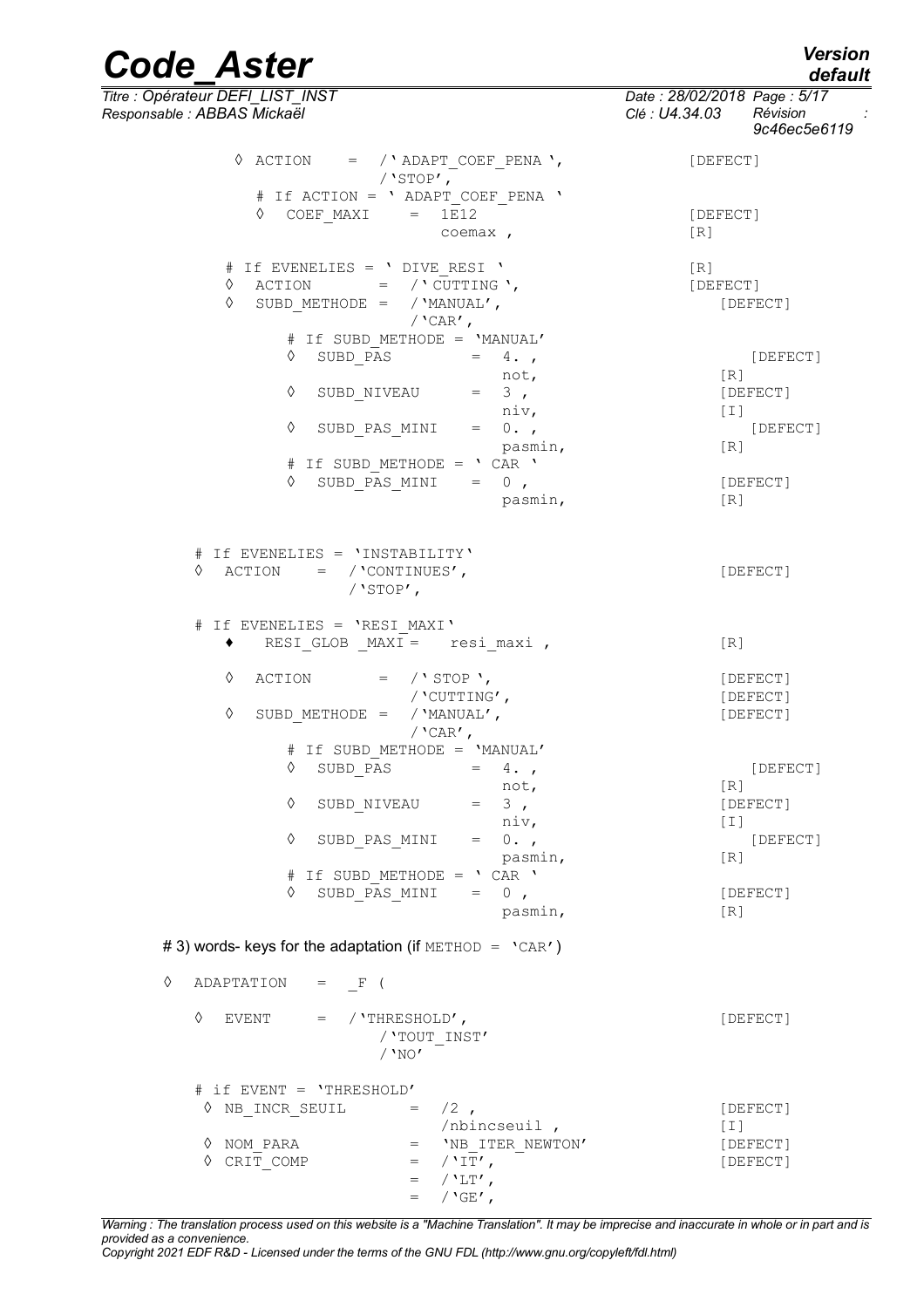## *Code\_Aster Version Titre : Opérateur DEFI\_LIST\_INST Date : 28/02/2018 Page : 6/17*

*default*

| Responsable : ABBAS Mickaël |        |                                                                                                   |                                                                      | Clé : U4.34.03    | Révision<br>9c46ec5e6119 |
|-----------------------------|--------|---------------------------------------------------------------------------------------------------|----------------------------------------------------------------------|-------------------|--------------------------|
|                             | ♦<br>♦ | VALE I $=$ nbvalseuil,<br>MODE CALCUL TPLUS = $/$ 'FIXES',                                        | $=$ / $'WP'$ ,<br>/ 'DELTA GRANDEUR'<br>/ 'ITER NEWTON'<br>/'IMPLEX' | $[1]$             | [DEFECT]                 |
|                             |        | # if MODE CALCUL TPLUS = 'FIXES'<br>$\Diamond$ PCENT AUGM                                         | $=$ /100.,<br>/ $pcent$ ,                                            | $\lceil R \rceil$ | [DEFECT]                 |
|                             |        | # if MODE_CALCUL_TPLUS = 'DELTA_GRANDEUR'<br>$\blacklozenge$ VALE REF<br>$\blacklozenge$ NOM CHAM | $=$ valref,<br>$=$ / 'DEPL',<br>/'SIEF ELGA',<br>/ 'VARI ELGA',      | $\lceil R \rceil$ |                          |
|                             |        | NOM CMP                                                                                           | cmp,<br>$=$ $\qquad$                                                 | [TXT]             |                          |
|                             |        | # if MODE_CALCUL_TPLUS = 'ITER_NEWTON'<br>$\bullet$ NB_ITER_NEWTON_REF = nitref,                  |                                                                      | $\lceil 1 \rceil$ |                          |
|                             |        |                                                                                                   |                                                                      |                   |                          |
| ♦                           |        | INFORMATION<br>$=$ $/$ 1,<br>2 <sub>r</sub>                                                       |                                                                      | [I]               | [DEFECT]                 |
|                             |        |                                                                                                   |                                                                      |                   |                          |

### <span id="page-5-3"></span>**3 Operands**

#### **3.1.1 Operand METHOD**

<span id="page-5-2"></span> $\Diamond$  METHOD = / 'MANUAL',  $[DEFECT]$  $/$ 'CAR $'$ ,

Cand operand makes it possible to choose the way of managing of the list of moments.

By default, management is manual (METHODE=' MANUEL'), which means that one will traverse the list of moments exactly defined by the user (see [§3.2.1\)](#page-5-0). In the event of under-cutting, new moments can be inserted.

In automatic management (METHODE=' AUTO'), the code automatically calculates the new moments of calculation. The ways of calculating of the new steps of time are defined under the keyword ADAPTATION. Moments of calculations defined by the user (see [§3.2.2\)](#page-6-0) are however respected.

### <span id="page-5-1"></span>**3.2 Keyword DEFI\_LIST**

#### **3.2.1 Operands LIST\_INST and VALE**

<span id="page-5-0"></span>

| $\bullet$ / | LIST INST<br>VALE |                        | $=$ list, |           | [1 r8]   |  |  |
|-------------|-------------------|------------------------|-----------|-----------|----------|--|--|
|             |                   |                        |           | $=$ vale, | [R]      |  |  |
|             |                   | $\blacklozenge$ RESULT | $=$ resu, |           | [result] |  |  |
|             |                   | SUBD PAS               |           | $=$ npas  | 1 I I    |  |  |

The moments of calculation can be defined in 3 different ways:

*Warning : The translation process used on this website is a "Machine Translation". It may be imprecise and inaccurate in whole or in part and is provided as a convenience. Copyright 2021 EDF R&D - Licensed under the terms of the GNU FDL (http://www.gnu.org/copyleft/fdl.html)*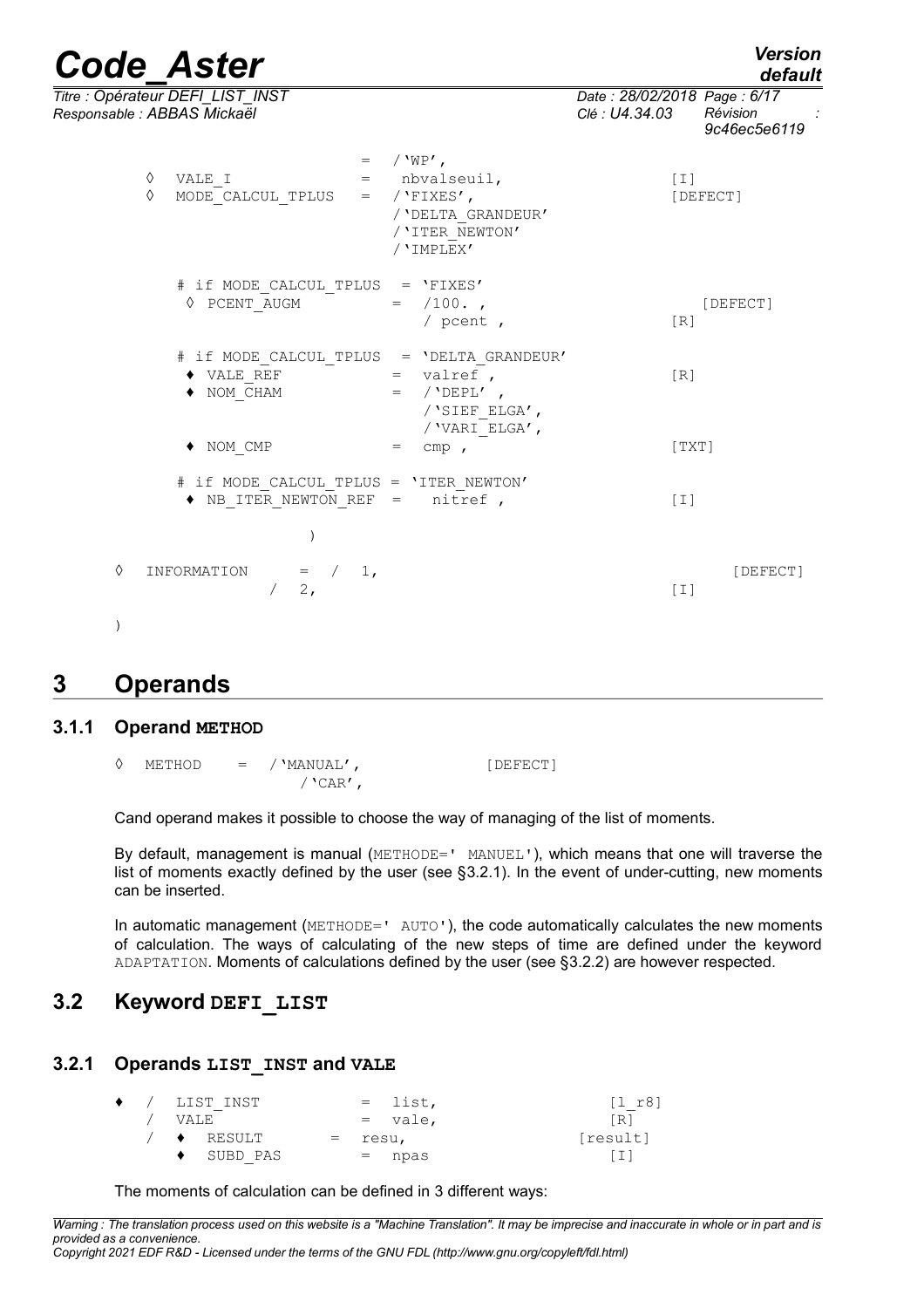*Titre : Opérateur DEFI\_LIST\_INST Date : 28/02/2018 Page : 7/17 Responsable : ABBAS Mickaël Clé : U4.34.03 Révision :*

*9c46ec5e6119*

*default*

maybe by informing the keyword LIST INST with a concept defined as a preliminary by the operator DEFI\_LIST\_REEL [U4.34.01],

*Code\_Aster Version*

- maybe by informing the keyword  $VALE$  with a list of realities.
- maybe by informing the keyword RESULT with a concept produced by STAT NON LINE or DYNA NON LINE. This keyword makes it possible to refine an already existing list of moments. Indeed, one defines a list of moments then npas **finer time** that the list of the moments really calculated in STAT\_NON\_LINE or DYNA\_NON\_LINE. It should be noted that this list of really calculated moments can be different from the list of the moments given as starter from STAT\_NON\_LINE or DYNA\_NON\_LINE (for example because of under-cutting) and of the list of the filed moments (if one does not file every moment). This functionality is useful to check the independence of the results to the temporal discretization. For example, to obtain a list of moments 2 times finer, one choose SUBD\_PAS=2.

Caution! If the SD result resu comes from a calculation with recovery, it is not possible to re-use it in the order because one cannot extract from list of single moments (certain moments will be in double).

#### **3.2.2 Operands PAS\_MINI, PAS\_MAXI, NB\_PAS\_MAXI**

<span id="page-6-0"></span>

| $\Diamond$ PAS MINI                | $=$ pasmin, | $\lceil R \rceil$ |
|------------------------------------|-------------|-------------------|
| ♦ PAS MAXI                         | = pasmax,   | $[R]$             |
| $\Diamond$ NB PAS MAXI = Nbpasmax, |             | $\lceil 1 \rceil$ |

These operands are to be informed only in the event of automatic management of the list of the moments (METHOD = ' AUTO').



**Figure 3-1: Automatic adaptation of the step of time**

The operand PAS MINI allows to specify the step of minimal time. So during the adaptation of the step of time, one is brought to treat a step of time lower than pasmin, then calculation stops. If this operand is not indicated, in the case general PAS MINI is worth then  $10^{-12}$  (it is the authorized minimal value besides); if it is not indicated and that MODE\_CALCUL\_TPLUS=' IMPLEX', then it PAS\_MINI 1/1000ème first step of calculation (inevitably entered by the user is worth *via* LIST\_INST ).

#### If  $\Delta t$ <sub>2</sub> < PAS MINI :  $\rightarrow$  *STOP*

Attention, the checking of PAS\_MINI is not **not** carried out during the possible under-cutting of the step of time in the event of failure (it is SUBD PAS MINI who acts during under-cutting). The operand PAS MINI does not act that for the calculation of a new step of time.

The operand PAS MAXI allows to specify the step of maximum time, but its operation is different from that of PAS MINI. Indeed, so during the adaptation of the step of time, one is brought to treat a step of time higher than  $p_{\text{asmax}}$ , then calculation does not stop (contrary to the operation of PAS MINI), but the step of time is then limited to pasmax. If this operand is not indicated, this stage will not be made; if it is not indicated and that MODE CALCUL TPLUS=' IMPLEX', then it PAS\_MAXI 10 times the first step of calculation (inevitably entered by the user is worth *via* LIST\_INST).

If  $\Delta t_2$ >PAS\_MAXI :  $\rightarrow \Delta t_2$ =PAS\_MAXI

The operand NB PAS MAXI allows to specify the number of steps of time beyond whose calculation stops. The value by default is a million (it is also the authorized maximum value).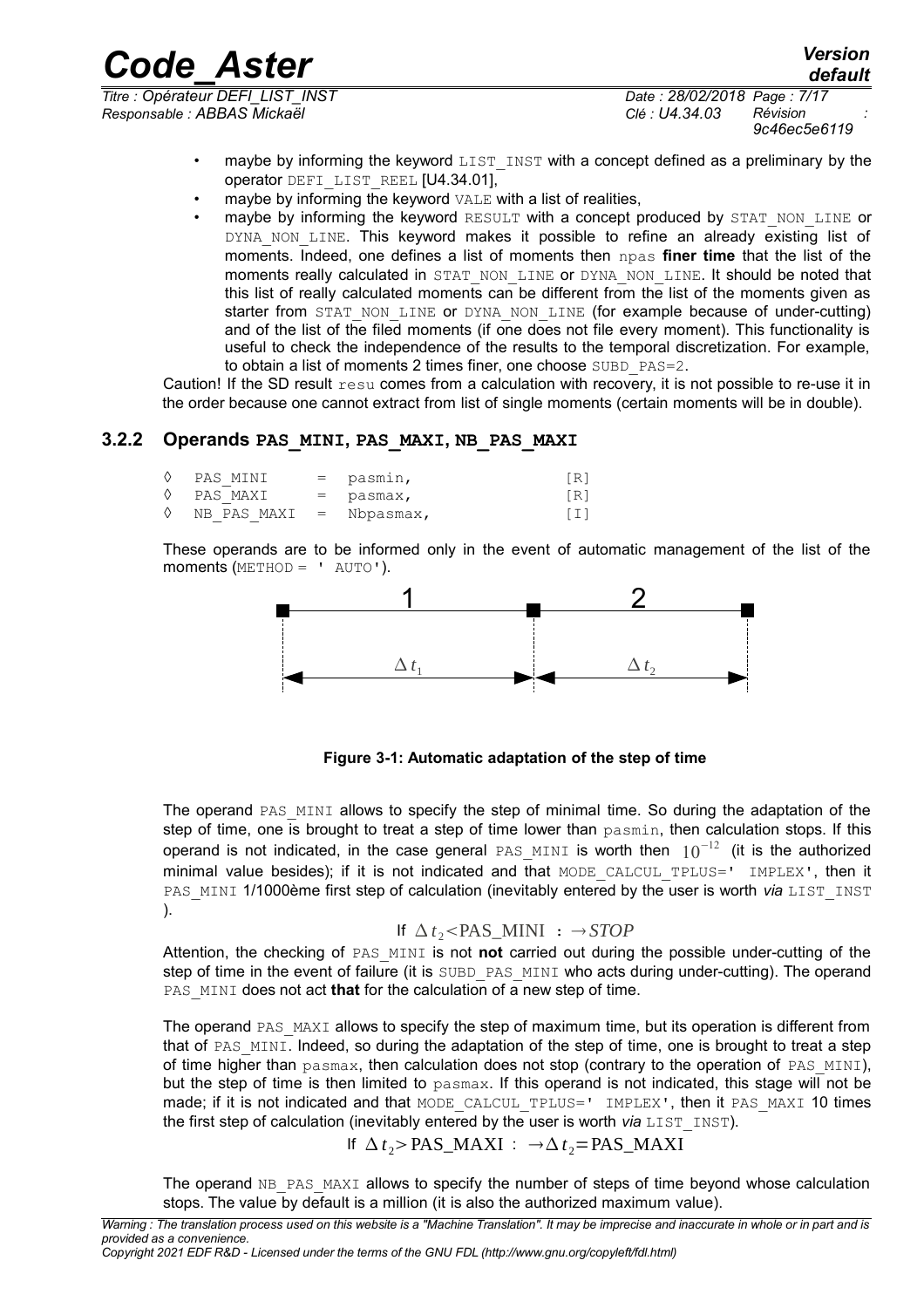*Titre : Opérateur DEFI\_LIST\_INST Date : 28/02/2018 Page : 8/17 Responsable : ABBAS Mickaël Clé : U4.34.03 Révision :*

*9c46ec5e6119*

### **3.3 Keyword FAILURE**

<span id="page-7-3"></span>This keyword factor répétable makes it possible to manage the list of moments in the event of failure of convergence. With each occurrence of the keyword FAILURE, one defines a cause of failure (see § [3.3.1](#page-7-2) ) and an action to be carried out if this cause is satisfied (see § [3.3.2](#page-9-0) ). The actions can be different between each occurrence from the keyword FAILURE .

If several causes of failure are satisfied simultaneously, the tripping order of these failures is predetermined:

'ERROR' is priority on 'DELTA\_GRANDEUR'

#### **3.3.1 Definition of the causes of failure**

<span id="page-7-2"></span> $\Diamond$  EVENT = / 'ERROR',  $[DEFECT]$ /'DIVE\_RESI' /'DELTA\_GRANDEUR' /'COLLISION' /'INTERPENETRATION' /'INSTABILITY' /'RESI\_MAXI'

<span id="page-7-1"></span>The operand EVENT allows to define the causes of failure.

#### **3.3.1.1 Event 'ERROR'**

By default, the cause of failure is ERROR . This cause gathers the following reasons:

- Going beyond the authorized maximum number of iterations of Newton.
- Failure during the local integration of the law of behavior. The local parameters of the algorithm used for the integration of the law of behavior are in [U4.51.11].
- Failure of the algorithm of Deborst for the plane constraints or the models 1D. One will find more details in [U4.51.11].
- Failure at the time of the resolution of the equation of piloting (see [U4.51.03]).
- Failure at the time of the resolution of the problem of discrete contact (see [R5.03.50]). There is failure when the maximum number of iterations of contact is exceeded or when the matrix of contact is singular.
- The matrix of the system is singular. The detection of singularity is based on the parameter NPREC keyword factor SOLVEUR (see [U4.50.01]).
- The iterative linear solvor reached the maximum number of iterations of Krylov fixed by NMAX ITER in the keyword factor SOLVEUR (see [U4.50.01]).
- With convergence, physical criteria are not satisfied during integration with the law of behavior (concept of "vent-driven")

Even if one finds no occurrence of  $FAILURE/EVERT = 'ERROR'$ , the code adds one with the current parameters automatically of them by default (i.e. the action 'CUTTING' in mode 'MANUAL' and with SUBD\_NIVEAU=4).

#### **3.3.1.2 Event 'DIVE\_RESI'**

<span id="page-7-0"></span>The choice of the événement 'DIVE\_RESI' allows to specify another possible cause of failure ("ventdriven"). There will be failure if the residue does not decrease sufficiently during iterations of Newton. More precisely, there will be failure if:  $min[R(i), R(i-1)] > R(i-2)$  for  $i \ge 3$ , where  $R(j)$  is the residue (RESI GLOB MAXI) with the iteration of Newton  $j$ . If there is failure, then the step of time under-is cut out. The interest this functionality is that it is not necessary to wait until one arrives at the end of the iterations of Newton authorized Re-to cut out the step of time in the event of not"notable" convergence. One realizes of not-convergence more quickly, a time-saver is thus hoped.

#### **Note:**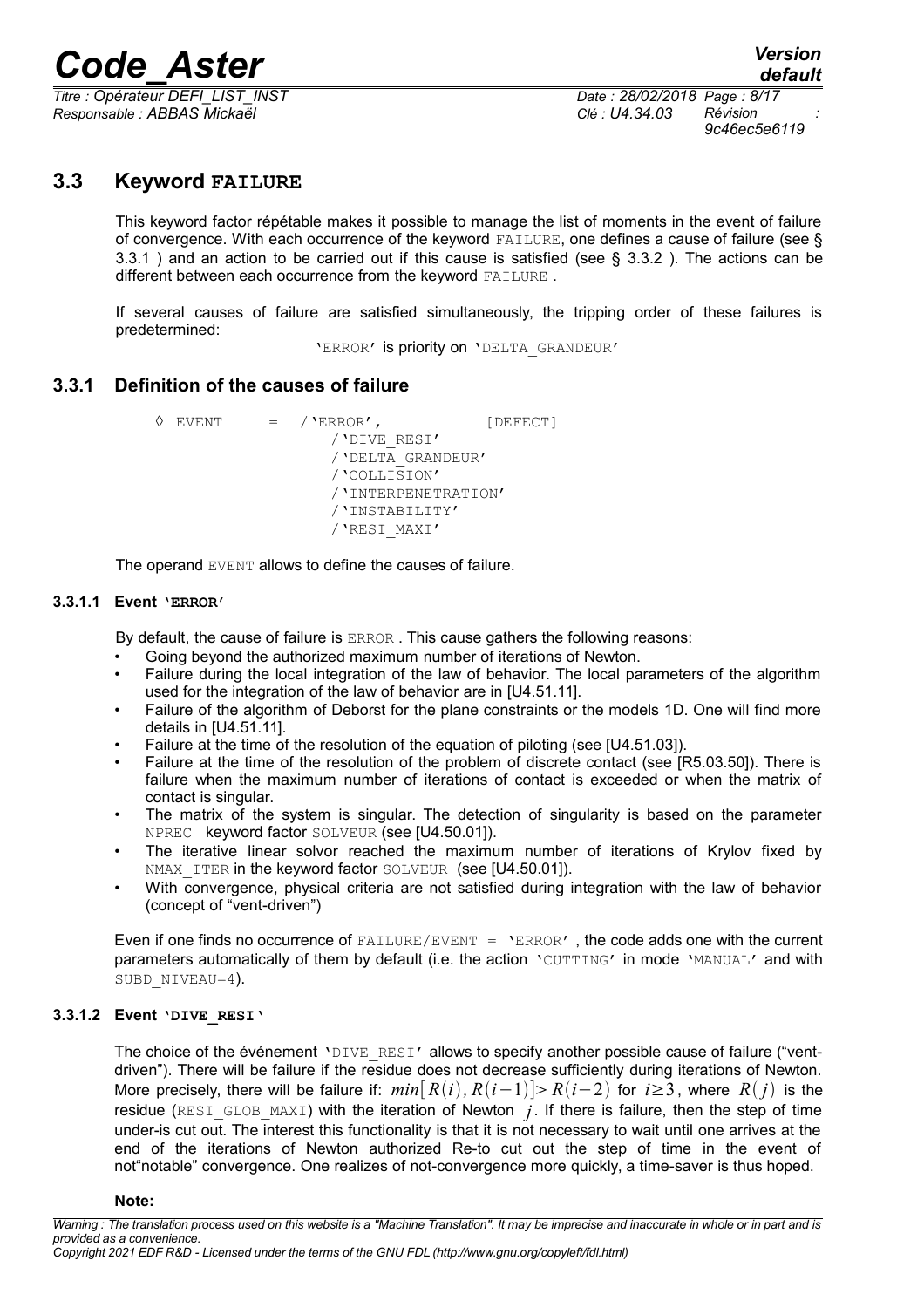*Titre : Opérateur DEFI\_LIST\_INST Date : 28/02/2018 Page : 9/17 Responsable : ABBAS Mickaël Clé : U4.34.03 Révision :*

*default*

*The activation of this functionality with the discrete contact is not advised because in this kind of calculation the residue does not decrease in general in a monotonous way.*

#### **3.3.1.3 Event 'DELTA\_GRANDEUR'**

<span id="page-8-0"></span>The choice of the événement 'DELTA GRANDEUR' allows to specify another possible cause of failure ("vent-driven"). There will be failure if the increment of a component of a field exceeds a fixed threshold, **with convergence**. It is then necessary to define the name of the field by the operand NOM CHAM (field of displacement, constraints or internal variables), the name of the component by the operand NOM CMP and the value of the threshold of reference by the operand VALE\_REF.

*Code\_Aster Version*

| # if EVENT $=$ 'DELTA GRANDEUR'    |                    |       |
|------------------------------------|--------------------|-------|
| $\bullet$ VALE REF = valref,       |                    | [R]   |
| $\rightarrow$ NOM CHAM = / 'DEPL', |                    |       |
|                                    | /'SIEF ELGA',      |       |
|                                    | / 'VARI ELGA',     |       |
| NOM CMP                            | $=$ $\text{cmp}$ , | [TXT] |

More precisely, are  $v$  the component NOM CMP field NOM CHAM and  $valref$  the value of reference VALE\_REF.

If the field NOM\_CHAM is a field with the nodes and  $N_{n_0}$  is the whole of all the nodes of the grid, then there will be failure so with convergence:

$$
max\left(\Delta\left|v^{i}\right|,\forall i\in N_{no}\right)>valref
$$

If the field NOM\_CHAM is a field at the points of Gauss,  $N_{sp, pg, el}$  is the whole of all the under-points of all the points of Gauss of all the elements of the model, then there will be failure so with convergence:  $max(\Delta |v^i|, \forall i \in N$   $_{sp,pg,el})$  >  $valref$ 

The increment  $\Delta$  is to be taken with the direction increment between two moments.

N°1 example with a law VMIS ISOT LINE :

| $ECHEC = F ( EVENT)$ |          | $=$ 'DELTA GRANDEUR', |
|----------------------|----------|-----------------------|
|                      | VALE REF | $= 0.1e-2$ ,          |
|                      | NOM CHAM | $=$ 'VARI ELGA',      |
|                      | NOM CMP  | $=$ $\forall 1$ ,     |

There will be failure if the increment of the plasticity cumulated between two steps of time exceeds 0.1%.

#### N°2 example:

```
ECHEC= (
               F ( EVENT = 'DELTA_GRANDEUR',<br>VALE REF = 5.e-2.
                   VALE_REF = 5.e-2,<br>NOM CHAM = 'DEFL',
                   NOM_CHAM = 'DEFL',<br>NOM_CMP = 'DX',,
               \begin{array}{ccc} &\text{NOM\_CMP} & = \\ \text{F} & \text{EVENT} & = \end{array}= 'DELTA GRANDEUR',
                   VALE REF = 5.e-2,NOM \overline{CHAM} = 'DEPL',
                   NOM CMP = 'DY'),
          )
```
There will be failure if the standard (standard sup) of displacement (in 2D) varies of more than 5th-2 between two steps of time.

Note: in the two preceding examples, although EVENEMENT=' ERREUR' is not present, it will be nevertheless activated into hard.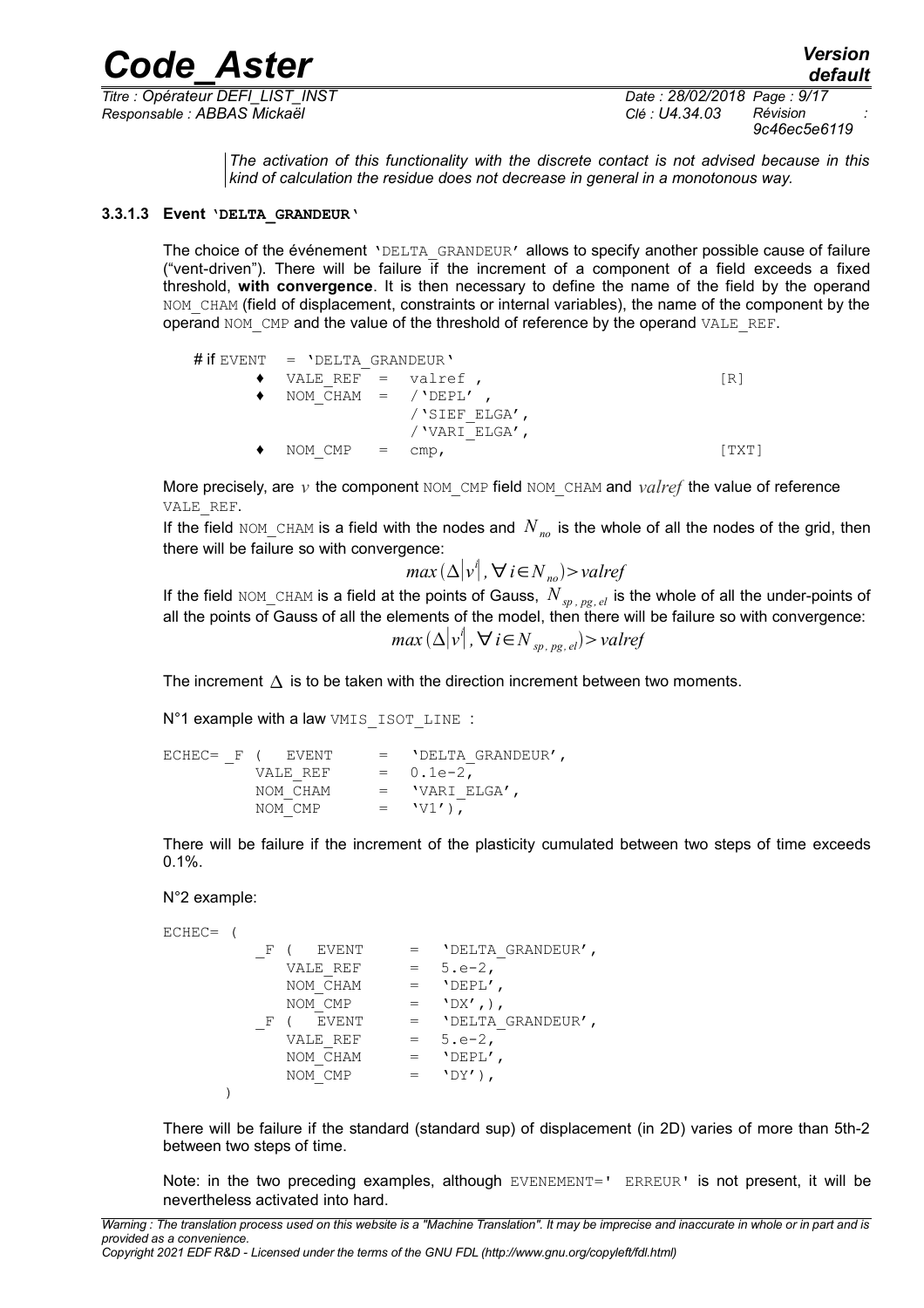*Responsable : ABBAS Mickaël Clé : U4.34.03 Révision :*

*Titre : Opérateur DEFI\_LIST\_INST Date : 28/02/2018 Page : 10/17 9c46ec5e6119*

#### <span id="page-9-4"></span>**3.3.1.4 Event 'COLLISION'**

This event makes it possible to cut out the step of time if the contact is detected (impact). It is a particularly useful functionality in dynamics. Indeed, in this case, an unsuited temporal discretization will reveal inopportune oscillations of displacement and speed at the time of the shock. To minimize these digital artifacts, one in general recommends to finely cut out the step of time at the time of the collision, which is not possible that for the typical cases where this moment is detectable *a priori* by the user. In the case general, one can use this functionality so that cutting is done automatically.

#### <span id="page-9-3"></span>**3.3.1.5 Event 'INTERPENETRATION'**

 $\blacklozenge$  PENE MAXI = penmax , [R]

This event detects the interpenetration of a node in a surface when the unilateral contact of regularized type (penalization) is activated. The user gives a value of the maximum penetration which he wants to obtain (parameter  $PENE$  MAXI) and codes it adapt then the coefficient of penalization (ACTION=' ADAPT COEF PENA') or stops (ACTION=' ARRET') to respect this constraint. This functionality is available only for the contact in FORMULATION=' DISCRETE' (see DEFI CONTACT [U4.44.11]).

#### <span id="page-9-2"></span>**3.3.1.6 Event 'INSTABILITY'**

This event makes it possible to manage the course of a non-linear calculation when an instability is detected at the time of the call to CRIT STAB ( *cf.* [U4.51.03] and [U4.53.01]). If this keyword CRIT STAB this event is not used then cannot occur.

If an instability is detected, an action will then be started, according to two possibilities:

- ACTION=' CONTINUE' : it is the value by default and one will continue calculation, even in the event of instability,
- ACTION=' ARRET' : if an instability is collected, then one will adopt the non-linear resolution properly (the base will be saved and reusable in continuation).

More details on the criterion of instability and its use are given in documentations [R7.05.01] and [U2.08.04].

#### <span id="page-9-1"></span>**3.3.1.7 Event 'RESI\_MAXI'**

 $RESI$  GLOB  $MAXI =$  resimaxi , [R]

This event makes it possible to prevent that the residue of balance "explodes". Indeed, in certain situations, the integration of the law of behavior on too great steps of time increases the residue of balance. It is then more possible in general only the residue decreases afterwards, which brings to the failure of calculation. By activating this event, one puts a maximum value at RESI GLOB MAXI during the iterations of Newton, which makes it possible to cut out the step of time or to stop calculation

#### **3.3.2 Definition of the actions to be carried out in the event of failure**

<span id="page-9-0"></span>◊ ACTION = /'CUTTING', [DEFECT] /'STOP', /'ITER\_SUPPL', /'AUTRE\_PILOTAGE', /'ADAPT\_COEF\_PENA' /'CONTINUES'

According to the event, only certain actions are possible, see table below: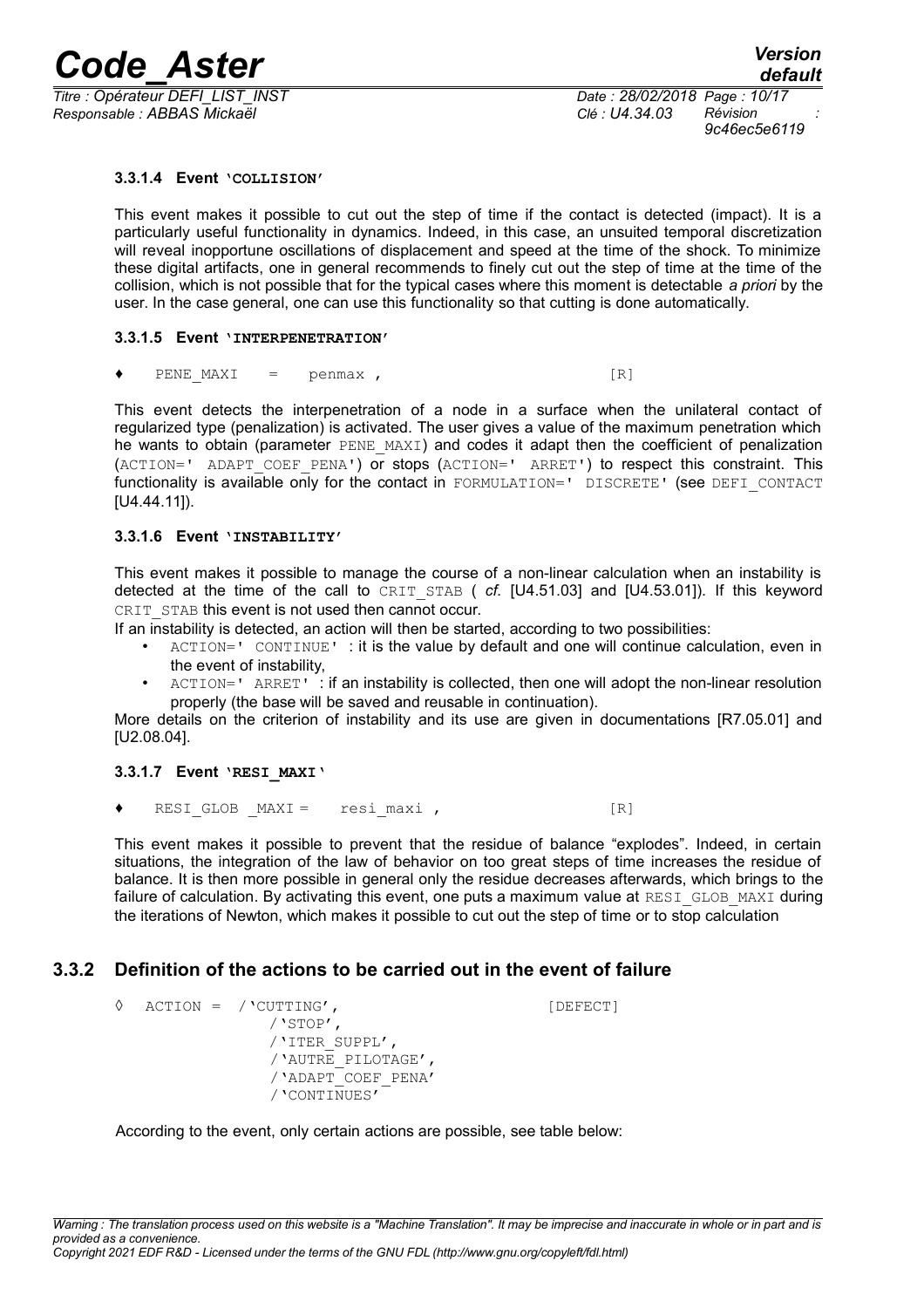*Code\_Aster Version Titre : Opérateur DEFI\_LIST\_INST Date : 28/02/2018 Page : 11/17 Responsable : ABBAS Mickaël Clé : U4.34.03 Révision :*

*9c46ec5e6119*

*default*

| $ACTION$ $\rightarrow$ | STOP | CUTTING | ITER SUPPL | AUTRE PILOTAGE | ADAPT COEF PENA | CONTINUOU |
|------------------------|------|---------|------------|----------------|-----------------|-----------|
| EVENT ↓                |      |         |            |                |                 | S         |
| <b>ERROR</b>           | YES  | YES     | YES        | YES            | NOT             | NOT       |
| DIVE RESI              | NOT  | YES     | <b>NOT</b> | NOT            | NOT             | NOT       |
| DELTA GRANDEUR         | YES  | YES     | NOT        | NOT            | NOT             | NOT       |
| COLLISION              | YES  | YES     | <b>NOT</b> | NOT            | NOT             | NOT       |
| INTERPENETRATI<br>  ON | YES  | NOT     | <b>NOT</b> | NOT            | YES             | NOT       |
| INSTABILITY            | YES  | NOT     | NOT        | NOT            | NOT             | YES       |
| RESI MAXI              | YES  | YES     | <b>NOT</b> | NOT            | NOT             | NOT       |

For example, in the case more the general (EVENEMENT=' ERREUR'), there are five possibilities:

- To cut out the step of time (ACTION=' DECOUPE');
- To authorize additional iterations of Newton (ACTION=' ITER\_SUPPL');
- To change the solution resulting from piloting  $(ACTION = 'AUTRE PILOTAGE')$ ;
- To stop (ACTION=' ARRET').

#### **3.3.2.1 Action 'STOP'**

<span id="page-10-1"></span>If one chooses  $ACTION = 'STOP', calculation stops properly: the base is saved and will be then$ reusable in continuation.

#### **3.3.2.2 Action 'CUTTING'**

<span id="page-10-0"></span>

|   |   | SUBD METHODE $=$ / 'MANUAL' | $/$ 'CAR' |                                                   |                   |                   |
|---|---|-----------------------------|-----------|---------------------------------------------------|-------------------|-------------------|
|   |   |                             |           | If ACTION = 'CUTTING' AND IF SUBD METHODE = 'CAR' |                   |                   |
|   |   | SUBD INST =                 |           | subd inst,                                        |                   | [R]               |
|   |   | SUBD DURATION =             |           | SUBD DUREE,                                       |                   | $\lceil R \rceil$ |
| # |   | If SUBD METHODE = 'MANUAL'  |           |                                                   |                   |                   |
|   | ♦ | SUBD PAS                    |           | 4.,                                               |                   | [DEFECT]          |
|   |   |                             |           | not,                                              | [R]               |                   |
|   | ♦ | SUBD NIVEAU                 |           | $= 3$ ,                                           |                   | [DEFECT]          |
|   |   |                             |           | niv,                                              | $\lceil 1 \rceil$ |                   |
|   | ♦ | SUBD PAS MINI               |           | $0.$ ,                                            |                   | [DEFECT]          |
|   |   |                             |           | pasmin,                                           | $\lceil R \rceil$ |                   |
|   |   | If SUBD METHODE = $'CAR'$   |           |                                                   |                   |                   |
|   | ♦ | SUBD PAS MINI               | $=$       |                                                   |                   | [DEFECT]          |
|   |   |                             |           | pasmin,                                           | [R]               |                   |

This action consists in remaking the step of time by cutting out it. There exist two methods of cutting of the step of time: mode CAR and mode HANDBOOK.

#### **Cutting in mode HANDBOOK**

In mode HANDBOOK, the step of time is cut out in a uniform way. It is thus necessary to specify the number of cuttings using the keyword SUBD\_PAS.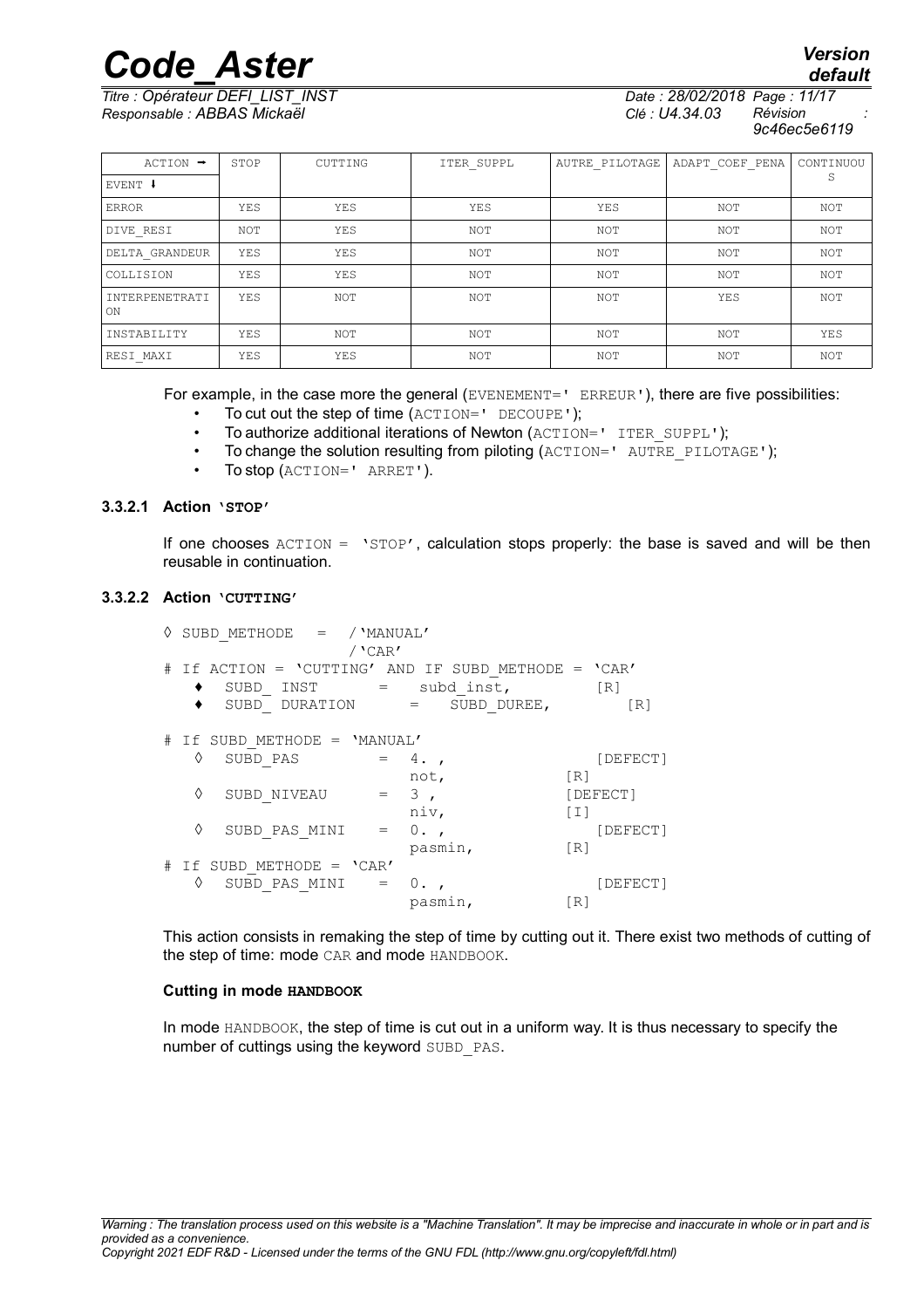

*Responsable : ABBAS Mickaël Clé : U4.34.03 Révision :*

*The : 28/02/2018 Page : 12/17*<br>*Clé : U4.34.03 Révision 9c46ec5e6119*



<span id="page-11-0"></span>**Figure 3-2: Cutting in mode HANDBOOK with SUBD\_PAS=2**

One sees an example on the figure [3-2.](#page-11-0) The event ERROR starts during the step of time 1, initially length  $\Delta t_1^{N_1}$ . This step is then cut out in two steps (SUBD\_PAS = 2) equal lengths such as  $\Delta t_1^{N_2} = \Delta t_2^{N_2} = \frac{\Delta t_1^{N_1}}{2}$ 2 . The following step (number 2 in the initial configuration) becomes step 3 then, its length remains unchanged  $\Delta\, t_3^{\,N_2} {=} \Delta\, t_2^{\,N_1}\,.$ 

| Not                 |  |  |
|---------------------|--|--|
| $\vert$ Initial - 1 |  |  |
| $ $ Cutting $-2$    |  |  |

#### **Concept of level of cutting**

The cutting of the step of time is recursive: if the event ERROR starts during a step already cut out, one redécoupe. One sees an example on the figure 3-3.



Figure 3-4: Recursive cutting in MANUAL mode with **SUBD** PAS=2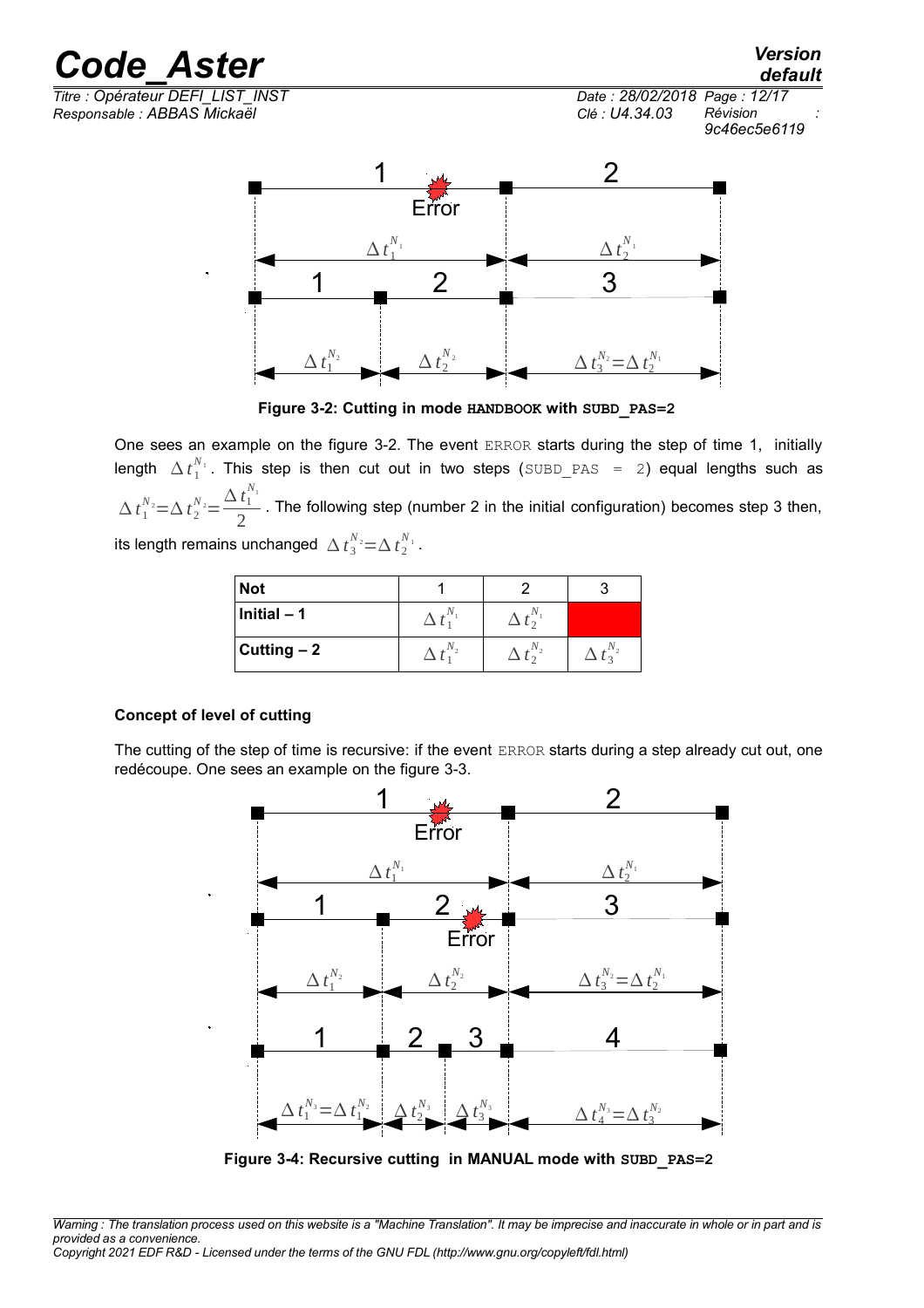*Titre : Opérateur DEFI\_LIST\_INST Date : 28/02/2018 Page : 13/17 Responsable : ABBAS Mickaël Clé : U4.34.03 Révision :*

*9c46ec5e6119*

*default*

After the first cutting, the failure occurs in (new) the second step of time. One redécoupe this one with  $\Delta t_2^{N_3} = \Delta t_3^{N_3} = \frac{\Delta t_2^{N_2}}{2}$  $\frac{I_2}{2}$ . The step of next time remains unchanged  $\Delta t_4^{N_3} = \Delta t_3^{N_2}$ , the first step of time is converged and thus remains also unchanged  $\Delta\,t_1^{N_3}$   $\!\equiv$   $\!\Delta\,t_1^{N_2}$  . What gives:

*Code\_Aster Version*

| <b>Not</b>   |                    |                              |  |
|--------------|--------------------|------------------------------|--|
| Initial $-1$ | $\Delta t_2^{N_1}$ |                              |  |
| Cutting $-2$ | $\Delta t_2^{N_2}$ | $\Delta t_3^{\frac{N_2}{2}}$ |  |
| Cutting $-3$ |                    | $\Delta \, t_{3}^{N_{3}}$    |  |

There cannot be a variation of more than one level between two steps of time.

#### **Cutting in mode CAR**

The automatic mode of cutting uses two possibilities:

If the event release is a collision (EVENEMENT=' COLLISION'), then the step of time is cut out while having for objective to be a step of time length subd inst, maintained for the length of time subd duree. If the moment of cutting is too close to the collision ("shaving" contact too), cutting will not be effective, it is then necessary to change the initial discretization or the parameter subd inst (if the contact becomes shaving after cutting);

If not, one tries a linear extrapolation of the value of the residues.

If one notes *iter* the iteration of Newton and  $resi^{ext}$  the value of the extrapolated residue  $( \texttt{RESI\_GLOB\_RELA}$  and/or  $\texttt{RESI\_GLOB\_MAXI} )$ , then one seeks  $|a_1|$  ,  $|a_2|$  and  $|b|$  such as:

$$
resi^{ext} = \frac{(a_1.iter + a_2)}{b}
$$
 (1)

#### Here the algorithm used:



To make this extrapolation, one at least asks for three iterations of Newton and one considers that two last iterations have twice more weight than first, if it is not possible (or if extrapolation fails for another reason), one passes automatically in mode of cutting HANDBOOK (SUBD PAS=4).

#### **Control of cutting**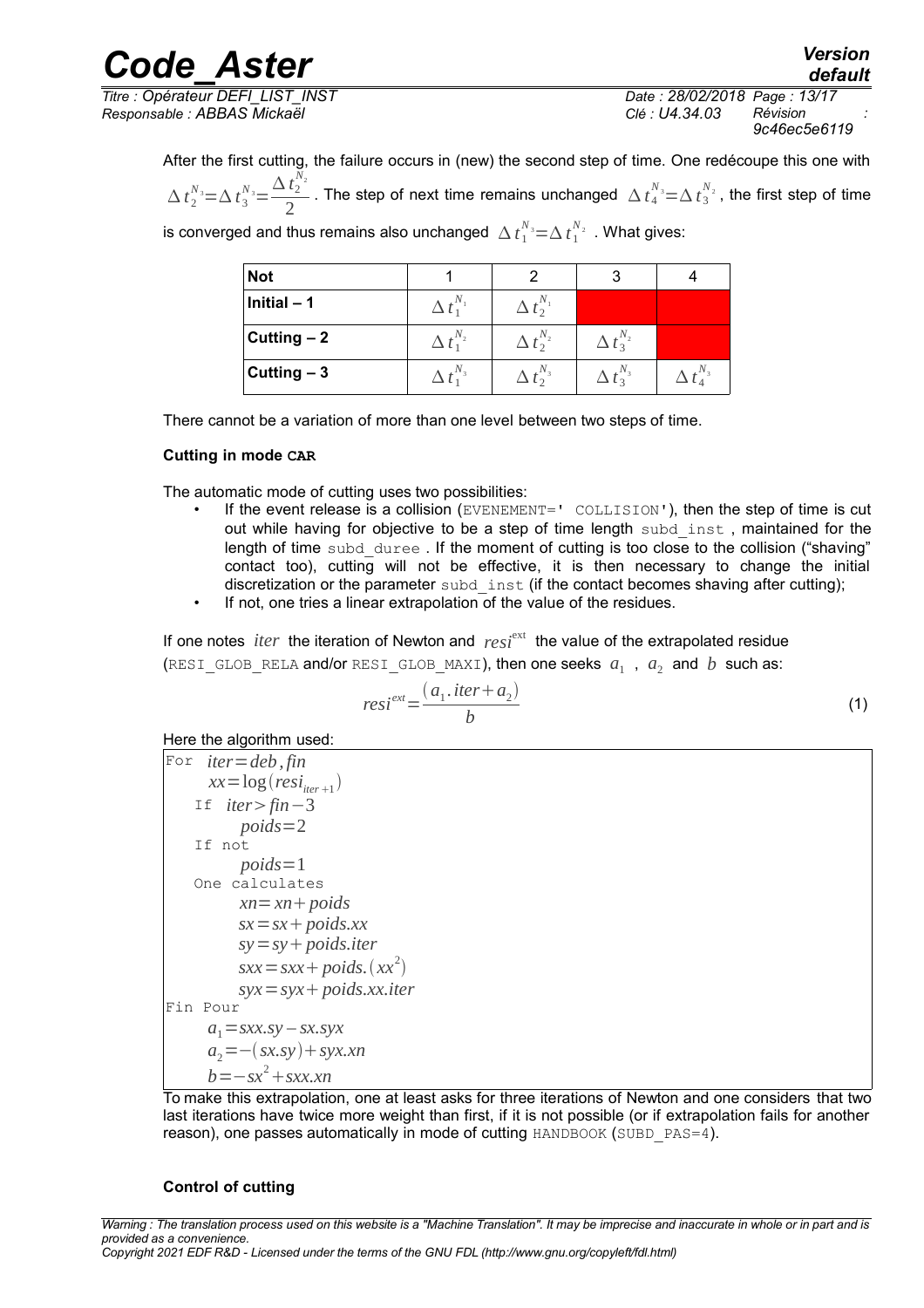*Responsable : ABBAS Mickaël Clé : U4.34.03 Révision :*

*Titre : Opérateur DEFI\_LIST\_INST Date : 28/02/2018 Page : 14/17 9c46ec5e6119*

*default*

If convergence is difficult and that the event starts several times of continuation, involving the recursive step division of time, one can stop the process of two manners in mode HANDBOOK :

- With the keyword SUBD NIVEAU, cutting will stop as soon as cutting is made more  $niv$  time.
- With the keyword  $SUBD$  PAS MINI , cutting will stop as soon as the step of time is lower than pasmin .

In mode CAR, only the keyword SUBD PAS MINI is available.

#### **Notice concerning the calculation of buckling:**

*During elastoplastic calculation of buckling, it can happen that the tangent matrix of the system is singular during iterations of Newton. While Re-cutting out the step of time, one can pass these hard points.*

Characteristics of the operand SUBD\_NIVEAU :

The operand SUBD NIVEAU is a concept which should be total with all the occurrences of keyword FAILURE. Thus, this operand should be defined only once. In practice, it is not the case and nothing prevents from defining a value of SUBD\_NIVEAU different with each occurrence from the keyword FAILURE. To secure this case there, the algorithm will retain with final like global value and single of SUBD\_NIVEAU maximum SUBD\_NIVEAU defined by the user.

#### **3.3.2.3 Action 'AUTRE\_PILOTAGE'**

<span id="page-13-2"></span>The action 'AUTRE PILOTAGE' allows to define an action in a calculation which calls on the piloting of the loading. During piloting, one can have to choose between two solutions (see documentation [R5.03.80]) which one often discriminates using a criterion RESIDUE.

If the user selects the action ' AUTRE\_PILOTAGE ' and that convergence fails with the choice of solution which minimizes the residue, one start again the step of current time, after having reset it correctly, but without subdividing. With the first iteration where the choice arises, one will choose the solution of maximum residue at the time of this second attempt. One subdivides only if the two attempts failed.

This action will thus be undertaken only if the maximum number of iterations of Newton is reached and if it is the first attempt.

#### **3.3.2.4 Action 'ITER\_SUPPL'**

<span id="page-13-1"></span>

| PCENT ITER PLUS $=$ | 50.             | [DEFECT] |
|---------------------|-----------------|----------|
|                     | PCENT,          | ו ב ז    |
| SUBD METHODE        | $=$ / 'MANUAL', | [DEFECT] |
|                     | $/$ 'CAR',      |          |

The action 'ITER SUPPL' allows to make iterations of Newton beyond the maximum given by ITER GLOB MAXI (OF ITER GLOB ELAS). It prevents that calculation fails for some iterations of Newton. For that, thanks to the linear extrapolation of the residues (see § [3.3.2.2\)](#page-10-0), it is possible to estimate the iteration count of Newton necessary to convergence.

The iteration count additional is limited by the keyword PCENT\_ITER\_PLUS. If the estimated number of iterations is higher than  $pcent*ITER$  GLOB  $*$ , then it is considered that one failed. In the same way if extrapolation does not succeed. In these two cases, it is possible to activate the cutting of the step of time (keyword SUBD\_METHODE).

#### **3.3.2.5 Action 'ADAPT\_COEF\_PENA'**

<span id="page-13-0"></span>

| $\Diamond$ COEF MAXI = 1E12 |         | [DEFECT]        |
|-----------------------------|---------|-----------------|
|                             | coemax, | R.<br><b>LV</b> |

*Copyright 2021 EDF R&D - Licensed under the terms of the GNU FDL (http://www.gnu.org/copyleft/fdl.html)*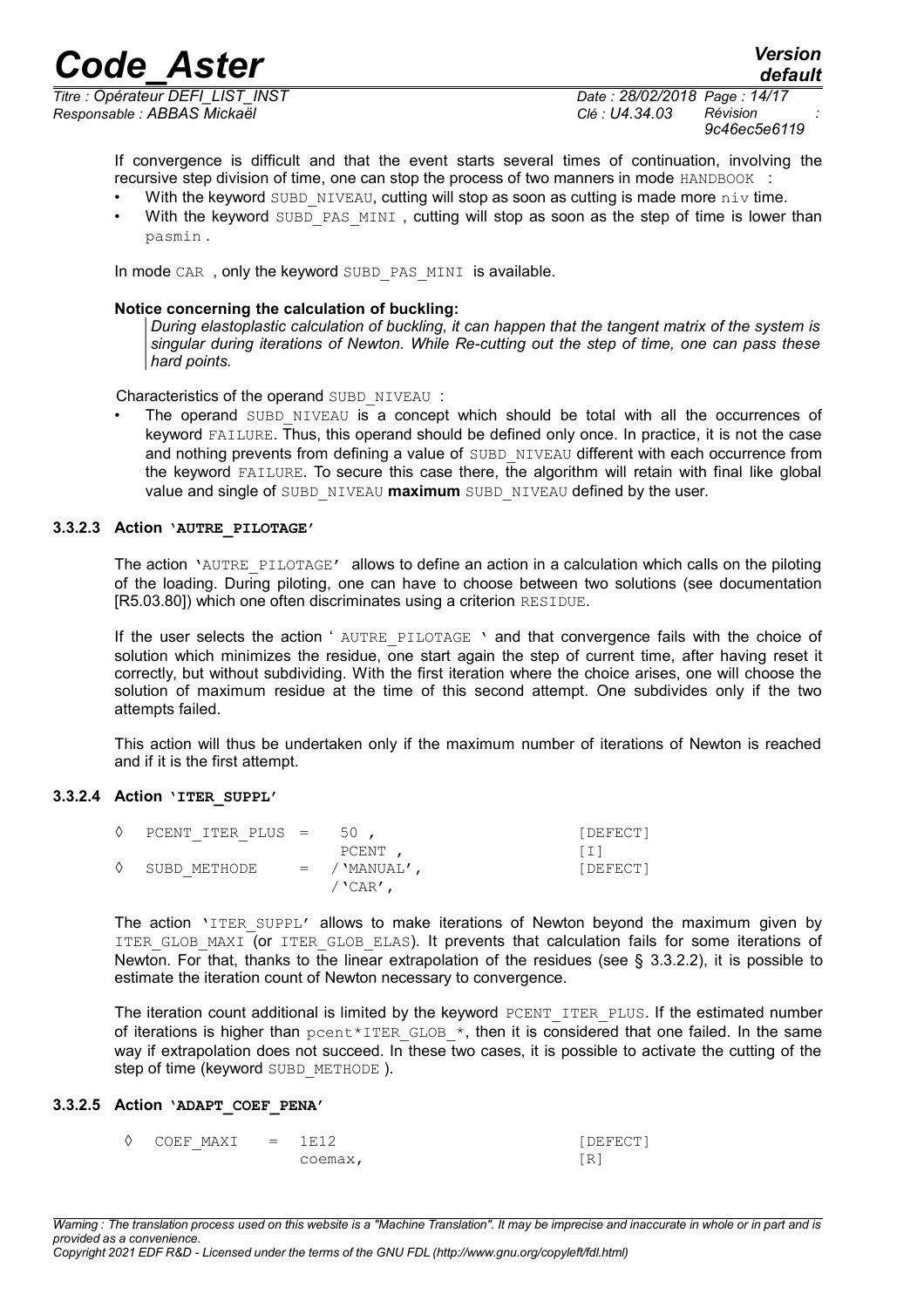*<i>Titre : Opérateur DEFI\_LIST\_INST Responsable : ABBAS Mickaël Clé : U4.34.03 Révision :*

*default 9c46ec5e6119*

If the event INTERPENETRATION starts, this action consists in automatically increasing the value of the coefficient of penalization (see operator DEFI CONTACT [U4.44.11]) so as to decrease this interpenetration. The parameter  $CDEF$  MAXI allows to specify the maximum value taken by the coefficient of penalization when the automatic adaptation mechanism is used, this in order to avoid problems of conditioning of the matrix (see the precautions of use of the methods penalized in [U2.04.04]).

Currently the mechanism does nothing but increase this coefficient and never makes it decrease, even if the interpenetration does not appear any more after adaptation, it thus tends to transform a problem of contact with interpenetration into problem without contact. It is thus advisable to choose a coefficient of penalization initial weaker than necessary (see operator DEFI\_CONTACT [U4.44.11]).

#### **3.3.2.6 Action 'CONTINUES'**

<span id="page-14-2"></span>If the event INSTABILITY starts, this action consists in trying to continue non-linear calculation. It is the value by default for this event, which is the only one with being able to combine with this action.

#### **3.4 Keyword ADAPTATION**

<span id="page-14-1"></span>The adaptation of the step of time consists in calculating a new step of time  $\Delta\,t^{i+1}$  , starting from information of the step of current time  $\Delta t^i$  (and of the steps of previous times  $\Delta t^{i-1}$  ,  $\Delta t^{i-0}$  ,…).

The goal is thus to calculate  $\Delta \, t^{i+1} \! = \! c$  .  $\Delta \, t^i$ , where  $\,$   $\,c\,$  is a real coefficient.

The process is the following:

For the occurrence *k* keyword ADAPTATION, one defines an event and a way of calculating of  $\Delta t^{i+1}$  . If the event is checked, then one calculates  $c^k$  with the selected way of calculating. A summary table of this type is obtained:

| Occurrence n°1 | $c^1 = 4.2$       |
|----------------|-------------------|
| Occurrence n°2 | event not checked |
| Occurrence n°3 | $c^3 = 1.7$       |
| Occurrence n°4 | $c^4 = 3.9$       |

Then, one chooses  $c = min(c^k)$  among the occurrences whose event is checked. In this example, the new step of time will be worth  $\Delta\, t^{i+1} \!=\! 1,7$  .  $\Delta\, t^i$  .

<span id="page-14-0"></span>To use MODE CALCUL TPLUS=' IMPLEX', it is necessary that this keyword is used only once.

#### **3.4.1 Operand EVENT**

$$
\Diamond
$$
 
$$
\Diamond
$$
 
$$
\Diamond
$$
 
$$
\Diamond
$$
 
$$
\Diamond
$$
 
$$
\Diamond
$$
 
$$
\Diamond
$$
 
$$
\Diamond
$$
 
$$
\Diamond
$$
 
$$
\Diamond
$$
 
$$
\Diamond
$$
 
$$
\Diamond
$$
 
$$
\Diamond
$$
 
$$
\Diamond
$$
 
$$
\Diamond
$$
 
$$
\Box
$$

This operand makes it possible to specify the triggering function for the adaptation of the step of time.

If EVENEMENT=' SEUIL', then the event is checked only if the threshold is crossed.

If EVENEMENT=' TOUT INST', then the event is checked at every moment; this case is obligatory with the method IMPLEX.

If EVENEMENT=' AUCUN', then the event is never checked.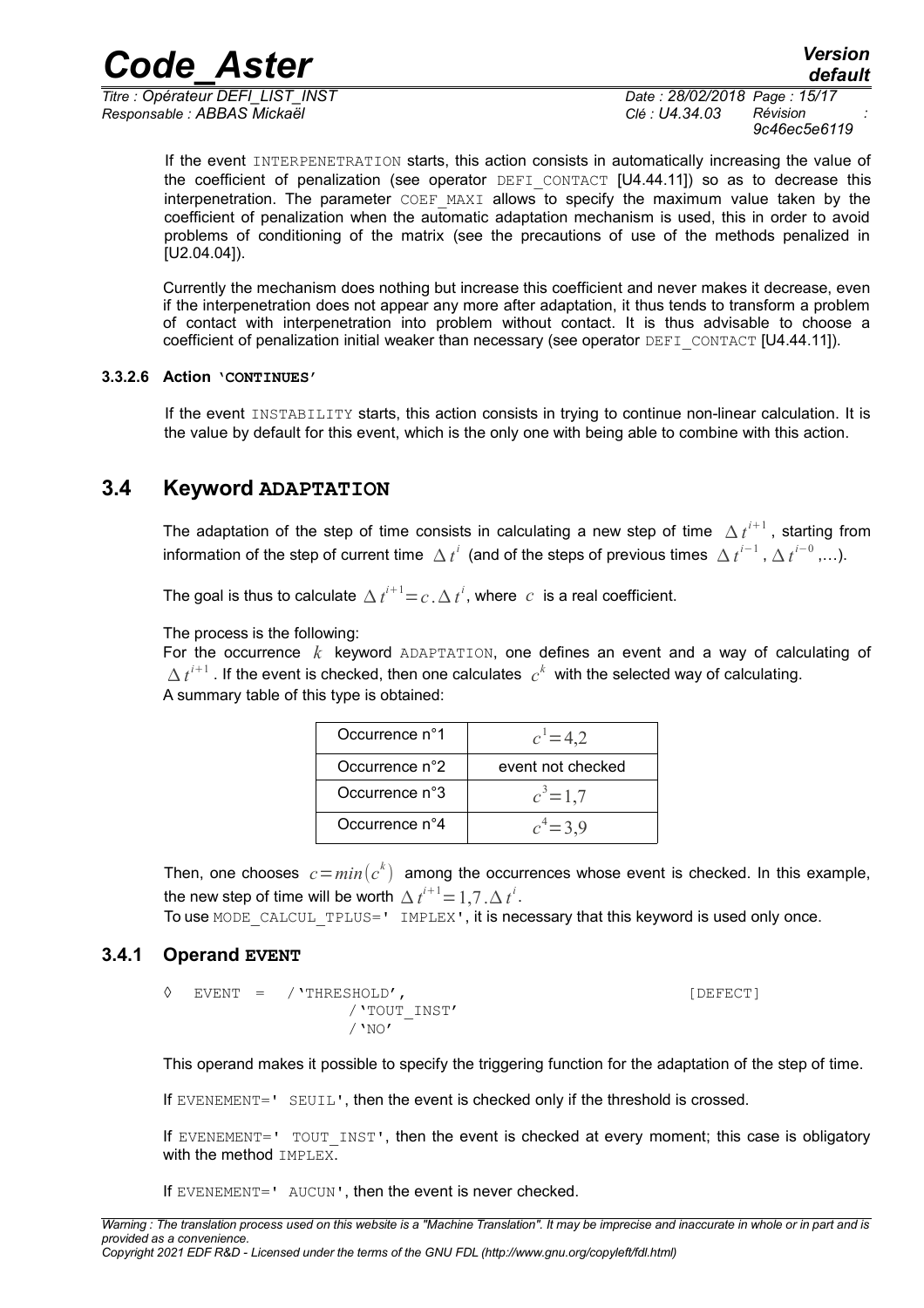*<i>Titre : Opérateur DEFI\_LIST\_INST Responsable : ABBAS Mickaël Clé : U4.34.03 Révision :*

*9c46ec5e6119*

#### **3.4.2 Operands NB\_INCR\_SEUIL, NOM\_PARA, CRIT\_COMP, VALE\_I**

<span id="page-15-1"></span>

| ♦ | NB INCR SEUIL |         | $=$ $/2$ ,                                                     | [DEFECT] |
|---|---------------|---------|----------------------------------------------------------------|----------|
|   |               |         | /nbincseuil,                                                   | [ I ]    |
| ♦ | NOM PARA      |         | 'NB ITER NEWTON'                                               | [DEFECT] |
| ♦ | CRIT COMP     |         | $=$ / $\Gamma$ ,                                               | [DEFECT] |
|   |               |         | $=$ $/$ $^{\circ}$ $^{\circ}$ $^{\circ}$ $^{\circ}$ $^{\circ}$ |          |
|   |               |         | $=$ $/$ $\sqrt{E'}$ ,                                          |          |
|   |               |         | $=$ $/$ $W$ P',                                                |          |
| ♦ | VALE I        | $=$ $-$ | nbvalseuil,                                                    | ובו      |

These operands are to be informed only in the event of event of type threshold ( $EVENEMENT=$ ' THRESHOLD '). The event is checked if one has nbincseuil time of continuation a "green light", a green light being characterized by the condition NOM\_PARA CRIT\_COMP\_VALE\_I.

For example if NB\_INCR\_SEUIL=2, NOM\_PARA=' NB\_ITER\_NEWTON', CRIT\_COMP=LE' and VALE  $I=5$ , then the event is checked if one made 2 times of continuation less than 5 iterations of Newton.

Note:

There is no value by default for  $VATEI$  in the catalogue of the operator DEFILIST INST. However, if its value is not indicated, one will take for  $VALE$  I half of the maximum number of iterations of Newton (declared in STAT\_NON\_LINE/CONVERGENCE/ITER\_GLOB\_MAXI).

#### **3.4.3 Operand MODE\_CALCUL\_TPLUS**

<span id="page-15-0"></span>◊ MODE\_CALCUL\_TPLUS = / 'FIXES', [DEFECT] / 'DELTA\_GRANDEUR' / 'ITER\_NEWTON' / 'IMPLEX'

This operand is used to specify the way of calculating of the new step of time (in fact, of the coefficient *c* ).

If MODE CALCUL TPLUS=' FIXE', then the coefficient  $c$  is fixed. Its value is given thanks to the operand <code>PCENT\_AUGM</code>. The new step of time will be worth then  $\Delta t^{i+1}$   $=$   $(1+\frac{\text{pcent\_augm}}{100})\Delta t^i$ .

If MODE CALCUL TPLUS=' DELTA GRANDEUR', then the coefficient  $c$  is related to the variation during the step of time of a selected size. The following formula is used:

 $c = min$ <sub>I</sub> i∈N  $\frac{V_{\pi f}}{|\Delta V_i|}$  with  $|N|$  the whole of the nodes or the points of Gauss for which  $|\Delta |V_i|$  is not null. The value of reference  $V_{ref}$  is chosen by the user.

If the field  $\Delta V$  is identically null, then one considers that the criterion (the event) is not checked.

If MODE CALCUL TPLUS=' ITER NEWTON', then the coefficient  $c$  is related to the variation during the step of time amongst iterations of Newton. The following formula is used:

 $c=\sqrt{\frac{N}{N_i}}$ *Nref Nit*+ 1 where  $N_{it}$  is the iteration count of Newton carried out and  $N_{ref}$  a value of reference

chosen by the user. It is pointed out that the prediction is regarded as the iteration of Newton n°0, which means that if one converges as of the prediction then  $c=\sqrt{N_{ref}}$ .

If MODE CALCUL TPLUS=' IMPLEX', then the coefficient  $c$  is related to the internal increments of variables (cumulated plastic deformation or damage) of the preceding step (see [R5.03.81]). In this